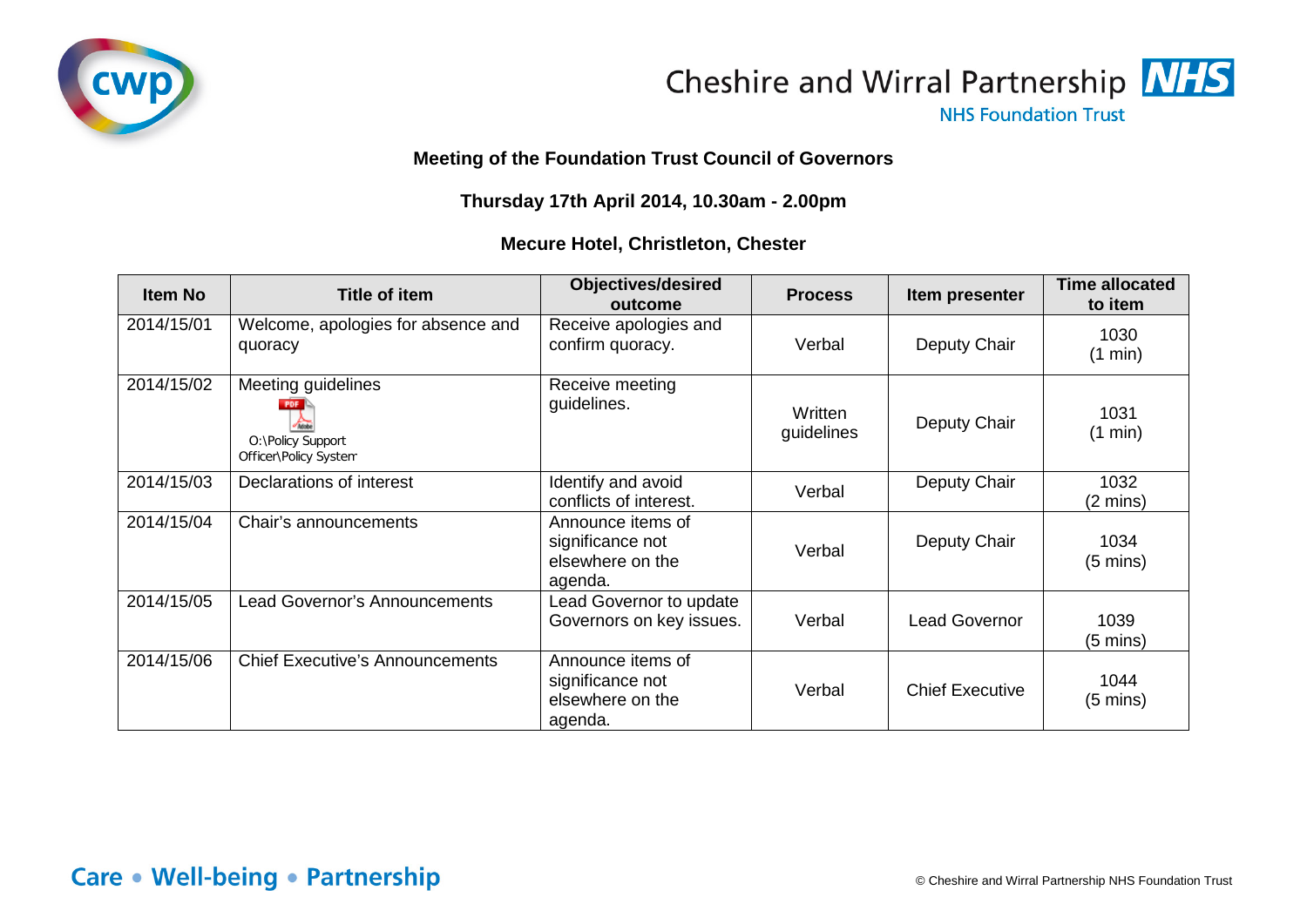| <b>Item No</b> | <b>Title of item</b>                                                                                                                                                      | <b>Objectives/desired</b><br>outcome                                                                                    | <b>Process</b> | Item presenter         | <b>Time allocated</b><br>to item |
|----------------|---------------------------------------------------------------------------------------------------------------------------------------------------------------------------|-------------------------------------------------------------------------------------------------------------------------|----------------|------------------------|----------------------------------|
| 2014/15/07     | Minutes of the previous Council of<br>Governors Meetings held 23rd<br>January 2014 and 28th February 2014                                                                 | Confirm as an accurate<br>record the minutes of the<br>previous meeting.                                                | Written        | Deputy Chair           | 1049<br>$(5 \text{ mins})$       |
| 2014/15/08     | Matters arising & action points                                                                                                                                           | Request and provide<br>updates in respect of<br>ongoing items not<br>elsewhere on the<br>agenda, to ensure<br>progress. | Written        | Deputy Chair           | 1054<br>$(10 \text{ mins})$      |
| 2014/15/09     | CoG Annual Business Cycle 2014/15                                                                                                                                         | Confirm that agenda<br>items provide assurance<br>that the Council of<br>Governors is undertaking<br>its duties.        | Written        | Deputy Chair           | 1104<br>$(2 \text{ mins})$       |
| 2014/15/10     | Non-Executive Director Appointments<br>Approval of new Non-<br><b>Executive Director</b><br>Approval of terms of office for<br>existing Non-Executive<br><b>Directors</b> | To approve Non-<br><b>Executive Director</b><br>appointment                                                             | Written        | Deputy Chair           | 1106<br>$(10 \text{ mins})$      |
| 2014/15/11     | Chair's appraisal 2013/14.                                                                                                                                                | To confirm arrangements<br>for Chair's appraisal                                                                        | Verbal         | Deputy Chair           | 1116<br>$(10 \text{ mins})$      |
| 2014/15/12     | CWP response to the Closing the Gap<br>publication                                                                                                                        | To update on CWP<br>response to recent<br>government policy                                                             | Verbal         | <b>Chief Executive</b> | 1126<br>$(10 \text{ mins})$      |

\_\_\_\_\_\_\_\_\_\_\_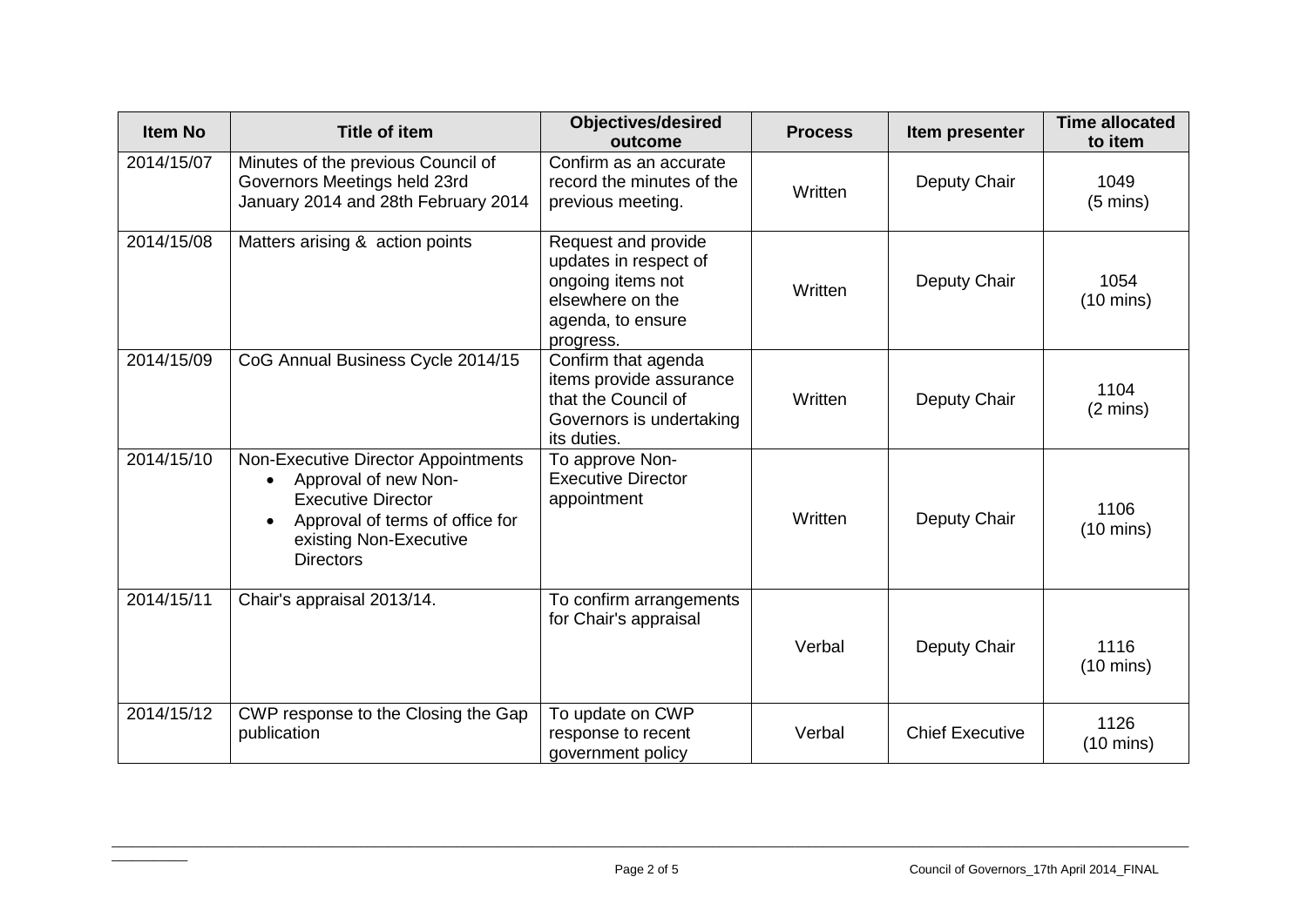| <b>Item No</b>           | <b>Title of item</b>                                                                                  | <b>Objectives/desired</b><br>outcome                                                           | <b>Process</b> | Item presenter                                                                                    | <b>Time allocated</b><br>to item |  |  |
|--------------------------|-------------------------------------------------------------------------------------------------------|------------------------------------------------------------------------------------------------|----------------|---------------------------------------------------------------------------------------------------|----------------------------------|--|--|
| 2014/15/13               | Trust Operational Plan 2014/16 and<br>progress with 5 year Strategic Plan                             | To note the submission<br>of the Trust Operational<br>Plan 14/16 as required<br>by Monitor     | Written        | Director of<br>Finance                                                                            | 1136<br>$(10 \text{ mins})$      |  |  |
| 2014/15/14               | Nicotine Policy Implementation                                                                        | To update on progress<br>with policy<br>implementation                                         | Written        | <b>Medical Director</b>                                                                           | 1146<br>$(10 \text{ mins})$      |  |  |
| 2014/15/15               | Ward Staffing review                                                                                  | To update on the recent<br>ward staffing review                                                | Written        | Programme<br>Manager                                                                              | 1156<br>$(10 \text{ mins})$      |  |  |
| <b>LUNCH 12.06-12.45</b> |                                                                                                       |                                                                                                |                |                                                                                                   |                                  |  |  |
| 2014/15/16               | Quality Account 13/14 and the Locally<br>Selected Indicator (PwC also in<br>attendance for this item) | To note the Quality<br>Accounts for 14/15 and<br>agree locally selected<br>Indicator for audit | Written        | Associate<br>Director<br>Performance and<br>Redesign and<br><b>Head of Clinical</b><br>Governance | 1245<br>$(20 \text{ mins})$      |  |  |
| $2014/15/\overline{17}$  | Feedback from local and national<br>forums<br>North West Governor forum<br>FTGA forum                 | To feedback information<br>from recent forums                                                  | Verbal         | Rob Robertson<br>Fergusson<br><b>McQuarrie</b>                                                    | 1305<br>$(10 \text{ mins})$      |  |  |
| 2014/15/18               | Council of Governors 13/14 appraisal                                                                  | To approve plans for<br>appraisal                                                              | Verbal         | Head of<br><b>Corporate Affairs</b>                                                               | 1315<br>(10 mins)                |  |  |
| 2014/14/19               | Annual Elections to Council of<br>Governors                                                           | To note plans for annual<br>election process                                                   | Verbal         | Head of<br><b>Corporate Affairs</b>                                                               | 1325<br>$(5 \text{ mins})$       |  |  |

\_\_\_\_\_\_\_\_\_\_\_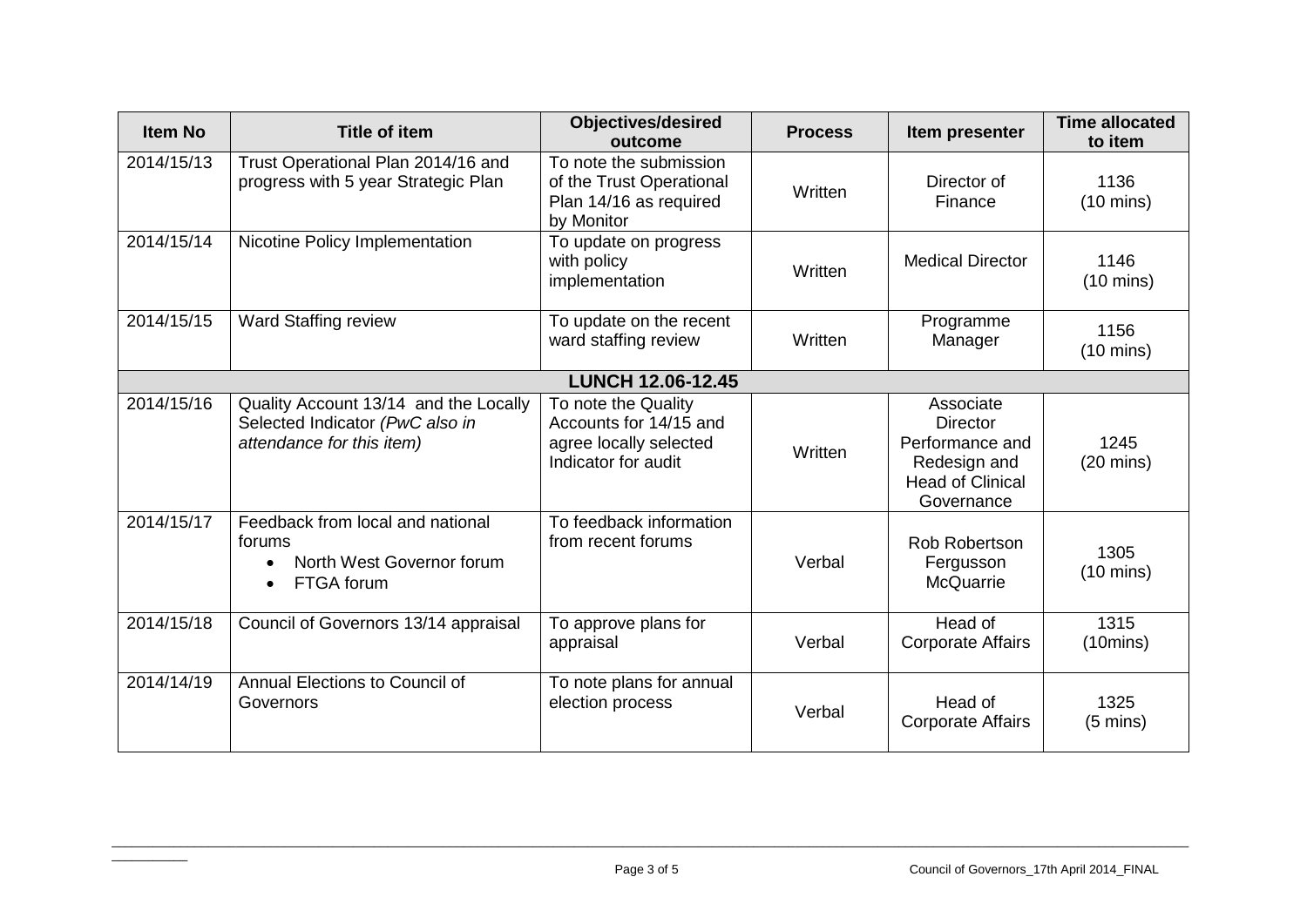| <b>Item No</b> | <b>Title of item</b>                                                                                                                                                                                                                                                                                   | <b>Objectives/desired</b><br>outcome                                                 | <b>Process</b>           | Item presenter                 | <b>Time allocated</b><br>to item |
|----------------|--------------------------------------------------------------------------------------------------------------------------------------------------------------------------------------------------------------------------------------------------------------------------------------------------------|--------------------------------------------------------------------------------------|--------------------------|--------------------------------|----------------------------------|
| 2014/15/20     | <b>Council of Governors Sub-</b><br>committee/Group minutes/notes<br>Membership and Development<br>a)<br>sub-committee (meeting of 5th<br>Feb)<br>Scrutiny sub-committee<br>b)<br>(meetings of 14th Feb)<br><b>Involvement Taskforce</b><br>C)<br>Nominations Committee of<br>d)<br>10th February 2014 | To review and approve<br>the final minutes of the<br>previous sub group<br>meetings. | Written<br>Minutes/Notes | Sub-Committee<br><b>Chairs</b> | 1330<br>$(5 \text{ mins})$       |
| 2014/15/21     | <b>Governor Question Time</b>                                                                                                                                                                                                                                                                          | Provide an opportunity<br>for Governors to ask<br>questions.                         | Verbal                   | Deputy Chair / all             | 1335<br>$(10 \text{ mins})$      |
| 2014/15/22     | Motions or Agenda Items on Notice                                                                                                                                                                                                                                                                      | To receive 'Motions on<br>Notice.'                                                   | Verbal                   | Deputy Chair/all               | 1345<br>$(5 \text{ mins})$       |
| 2014/15/23     | Review of risk impact of items<br>discussed                                                                                                                                                                                                                                                            | Consider any items of<br>particular risk.                                            | Verbal                   | Deputy Chair                   | 1350<br>$(5 \text{ mins})$       |

 $\overline{\phantom{a}}$